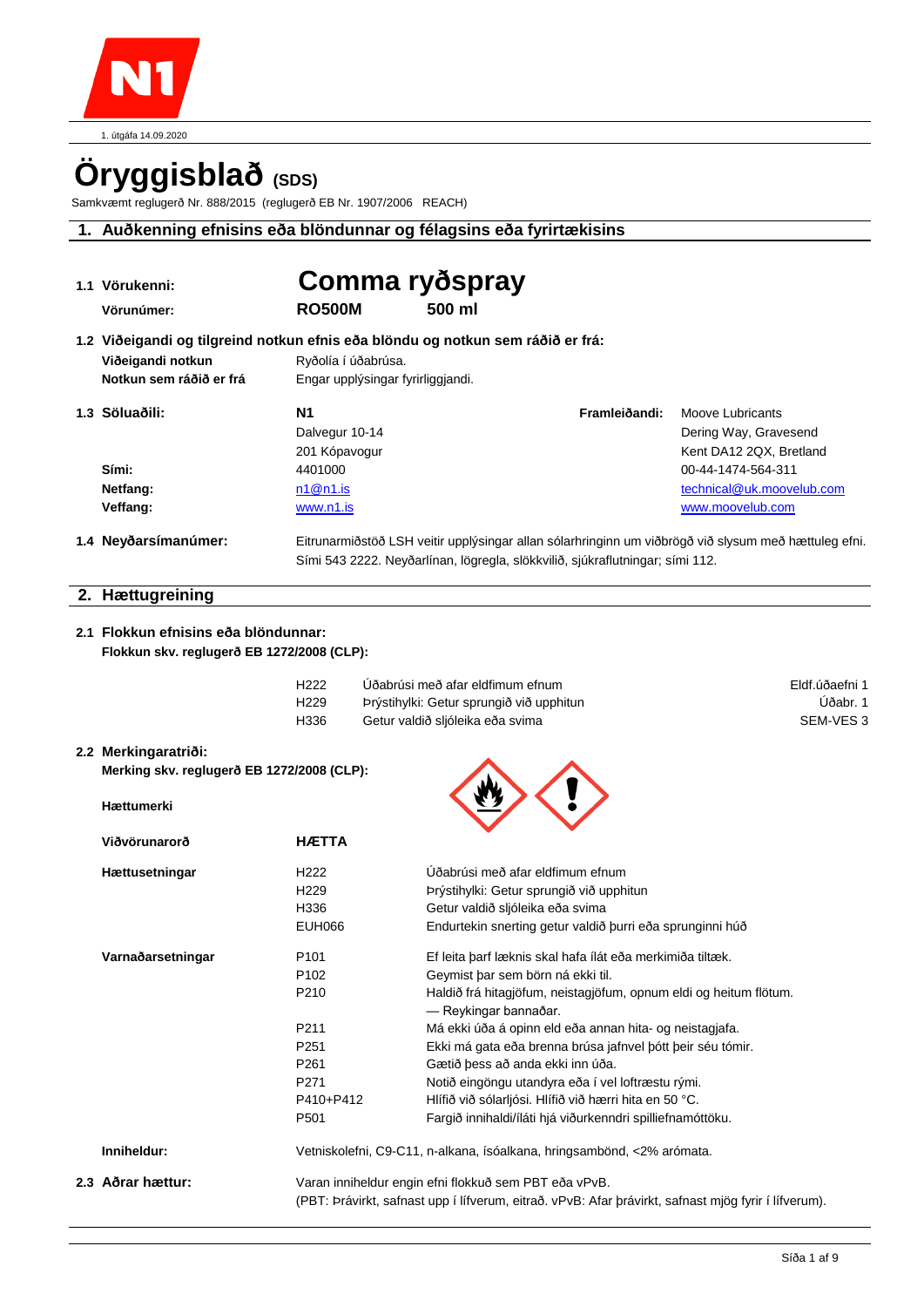

# **SAFETY DATA SHEET**

## **SECTION 1: Identification of the substance/mixture and of the company/undertaking**

| 1.1. Product identifier                                                            |                                                       |  |
|------------------------------------------------------------------------------------|-------------------------------------------------------|--|
| Trade name or designation<br>of the mixture                                        | Comma Release Oil                                     |  |
| <b>Registration number</b>                                                         |                                                       |  |
| <b>Synonyms</b>                                                                    | None.                                                 |  |
| <b>Product code</b>                                                                | RO500                                                 |  |
| <b>Issue date</b>                                                                  | 22-December-2018                                      |  |
| <b>Version number</b>                                                              | 05                                                    |  |
| <b>Revision date</b>                                                               | 06-August-2019                                        |  |
| <b>Supersedes date</b>                                                             | 22-December-2018                                      |  |
| 1.2. Relevant identified uses of the substance or mixture and uses advised against |                                                       |  |
| <b>Identified uses</b>                                                             | Service spray                                         |  |
| Uses advised against                                                               | None known.                                           |  |
| 1.3. Details of the supplier of the safety data sheet                              |                                                       |  |
|                                                                                    | Manufactured by Moove Lubricants                      |  |
| <b>Address</b>                                                                     | Dering Way, Gravesend, Kent DA12 2QX                  |  |
| <b>Telephone</b>                                                                   | +44 (0) 1474 564 311                                  |  |
| <b>Address</b>                                                                     | Operations Plant Dering Way, Gravesend, Kent DA12 2QX |  |
| <b>Telephone</b>                                                                   | +44 (0) 1474 564 311                                  |  |
| Email                                                                              | technical@uk.moovelub.com                             |  |
| 1.4. Emergency telephone                                                           |                                                       |  |
| <b>Asia Pacific</b>                                                                | $+$ (1) 760 476 3960                                  |  |
| China                                                                              | $+$ (86) 4001 2001 74                                 |  |
| <b>Europe</b>                                                                      | $+$ (44) 8 08 189 0979                                |  |
| <b>Middle East/Africa</b>                                                          | $+$ (1) 760 476 3959                                  |  |
| <b>Access Code</b>                                                                 | 334498                                                |  |

## **SECTION 2: Hazards identification**

## **2.1. Classification of the substance or mixture**

The mixture has been assessed and/or tested for its physical, health and environmental hazards and the following classification applies.

#### **Classification according to Regulation (EC) No 1272/2008 as amended**

| <b>Physical hazards</b>                                     |                                                                                                                                    |                             |                                                                                                 |
|-------------------------------------------------------------|------------------------------------------------------------------------------------------------------------------------------------|-----------------------------|-------------------------------------------------------------------------------------------------|
| Aerosols                                                    |                                                                                                                                    | Category 1                  | H222 - Extremely flammable<br>aerosol.<br>H229 - Pressurized container: May<br>burst if heated. |
| <b>Health hazards</b>                                       |                                                                                                                                    |                             |                                                                                                 |
| Specific target organ toxicity - single<br>exposure         |                                                                                                                                    | Category 3 narcotic effects | H336 - May cause drowsiness or<br>dizziness.                                                    |
| <b>Hazard summary</b>                                       | Not available.                                                                                                                     |                             |                                                                                                 |
| 2.2. Label elements                                         |                                                                                                                                    |                             |                                                                                                 |
| Label according to Regulation (EC) No. 1272/2008 as amended |                                                                                                                                    |                             |                                                                                                 |
| <b>Contains:</b>                                            | Distillates (petroleum), hydrotreated light paraffinic, Hydrocarbons, C9-C11, n-alkanes,<br>isoalkanes, cyclics, $<$ 2% aromatics. |                             |                                                                                                 |
| <b>Hazard pictograms</b>                                    |                                                                                                                                    |                             |                                                                                                 |
| <b>Signal word</b>                                          | Danger                                                                                                                             |                             |                                                                                                 |
| <b>Hazard statements</b>                                    |                                                                                                                                    |                             |                                                                                                 |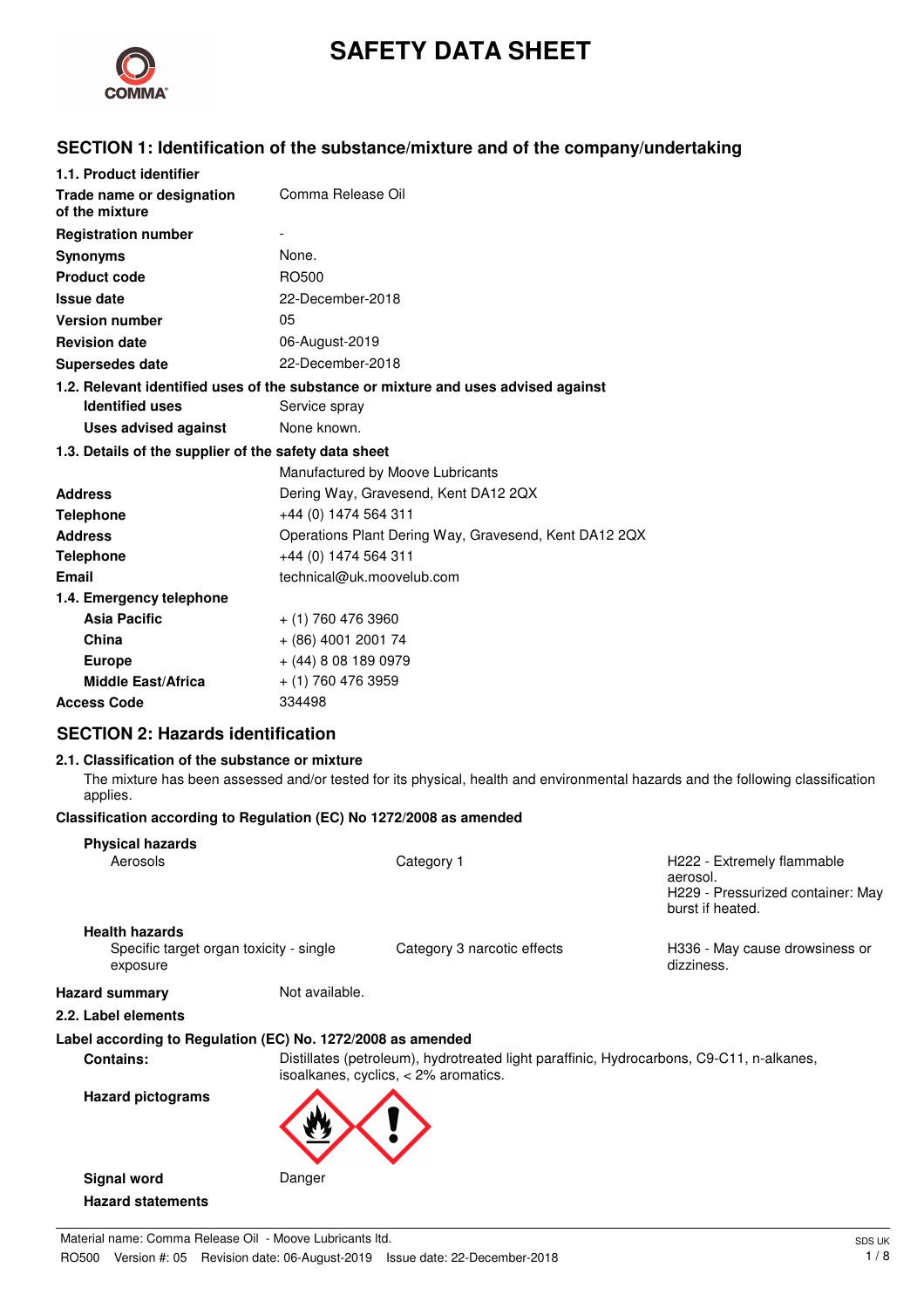| H <sub>222</sub>                                                         | Extremely flammable aerosol.                                                                                                                                                           |  |  |
|--------------------------------------------------------------------------|----------------------------------------------------------------------------------------------------------------------------------------------------------------------------------------|--|--|
| H <sub>229</sub>                                                         | Pressurized container: May burst if heated.                                                                                                                                            |  |  |
| H336                                                                     | May cause drowsiness or dizziness.                                                                                                                                                     |  |  |
| <b>Precautionary statements</b>                                          |                                                                                                                                                                                        |  |  |
| <b>Prevention</b>                                                        | Keep out of reach of children.                                                                                                                                                         |  |  |
| P <sub>102</sub><br>P210                                                 | Keep away from heat, hot surfaces, sparks, open flames and other ignition sources. No smoking.                                                                                         |  |  |
| P211                                                                     | Do not spray on an open flame or other ignition source.                                                                                                                                |  |  |
| P <sub>251</sub>                                                         | Do not pierce or burn, even after use.<br>Avoid breathing spray.                                                                                                                       |  |  |
| P <sub>261</sub><br>P271                                                 | Use only outdoors or in a well ventilated area.                                                                                                                                        |  |  |
| <b>Response</b>                                                          |                                                                                                                                                                                        |  |  |
| P <sub>101</sub>                                                         | If medical advice is needed, have product container or label at hand.                                                                                                                  |  |  |
| <b>Storage</b>                                                           |                                                                                                                                                                                        |  |  |
| $P410 + P412$                                                            | Protect from sunlight. Do not expose to temperatures exceeding 50°C/122°F.                                                                                                             |  |  |
| <b>Disposal</b>                                                          |                                                                                                                                                                                        |  |  |
| P501                                                                     | Dispose of contents/container in accordance with local/regional/national/international regulations.                                                                                    |  |  |
| Supplemental label information                                           | EUH066 - Repeated exposure may cause skin dryness or cracking.                                                                                                                         |  |  |
| 2.3. Other hazards                                                       | Not a PBT or vPvB substance or mixture.                                                                                                                                                |  |  |
| <b>SECTION 3: Composition/information on ingredients</b>                 |                                                                                                                                                                                        |  |  |
| 3.2. Mixtures                                                            |                                                                                                                                                                                        |  |  |
| <b>General information</b>                                               |                                                                                                                                                                                        |  |  |
| <b>Chemical name</b>                                                     | $\%$<br>CAS-No. / EC No. REACH Registration No.<br>Index No.<br><b>Notes</b>                                                                                                           |  |  |
| Hydrocarbons, C9-C11, n-alkanes,<br>isoalkanes, cyclics, < 2% aromatics. | $40 - 50$<br>Mixture                                                                                                                                                                   |  |  |
| <b>Classification:</b>                                                   | Flam. Liq. 3;H226, Asp. Tox. 1;H304, STOT SE 3;H336                                                                                                                                    |  |  |
| Distillates (petroleum), hydrotreated<br>light paraffinic                | $20 - < 30$<br>64742-55-8<br>649-468-00-3<br>265-158-7                                                                                                                                 |  |  |
| <b>Classification:</b>                                                   | Asp. Tox. 1; H304<br>L                                                                                                                                                                 |  |  |
| Dodecyl Alcohol, Ethoxylated                                             | < 1<br>9002-92-0<br>500-002-6                                                                                                                                                          |  |  |
| <b>Classification:</b>                                                   | Eye Dam. 1; H318, Aquatic Acute 1; H400                                                                                                                                                |  |  |
| N-alkyl "oleyl" propylene diamine,<br>di-oleate                          | < 1<br>40027-38-1<br>254-754-2                                                                                                                                                         |  |  |
| <b>Classification:</b>                                                   | Acute Tox. 3; H301, Skin Irrit. 2; H315, Eye Dam. 1; H318, Aquatic Acute 1; H400                                                                                                       |  |  |
| Other components below reportable<br>levels                              | $30 - 40$                                                                                                                                                                              |  |  |
| List of abbreviations and symbols that may be used above                 |                                                                                                                                                                                        |  |  |
| M: M-factor                                                              | #: This substance has been assigned Union workplace exposure limit(s).                                                                                                                 |  |  |
| PBT: persistent, bioaccumulative and toxic substance.                    |                                                                                                                                                                                        |  |  |
| vPvB: very persistent and very bioaccumulative substance.                |                                                                                                                                                                                        |  |  |
| <b>Composition comments</b>                                              | All concentrations are in percent by weight unless ingredient is a gas. Gas concentrations are in percent by volume.<br>The full text for all H-statements is displayed in section 16. |  |  |
|                                                                          |                                                                                                                                                                                        |  |  |
|                                                                          | <b>SECTION 4: First aid measures</b>                                                                                                                                                   |  |  |
| <b>General information</b>                                               | Ensure that medical personnel are aware of the material(s) involved, and take precautions to<br>protect themselves.                                                                    |  |  |
| 4.1. Description of first aid measures                                   |                                                                                                                                                                                        |  |  |
| <b>Inhalation</b>                                                        | Remove victim to fresh air and keep at rest in a position comfortable for breathing. Call a poison<br>centre or doctor/physician if you feel unwell.                                   |  |  |
| <b>Skin contact</b>                                                      | Wash off with soap and water. Get medical attention if irritation develops and persists.                                                                                               |  |  |
| Eye contact                                                              | Rinse with water. Get medical attention if irritation develops and persists.                                                                                                           |  |  |
| Ingestion                                                                | In the unlikely event of swallowing contact a physician or poison control centre.                                                                                                      |  |  |
| 4.2. Most important symptoms                                             | May cause drowsiness and dizziness. Headache. Nausea, vomiting.                                                                                                                        |  |  |
| and effects, both acute and<br>delayed                                   |                                                                                                                                                                                        |  |  |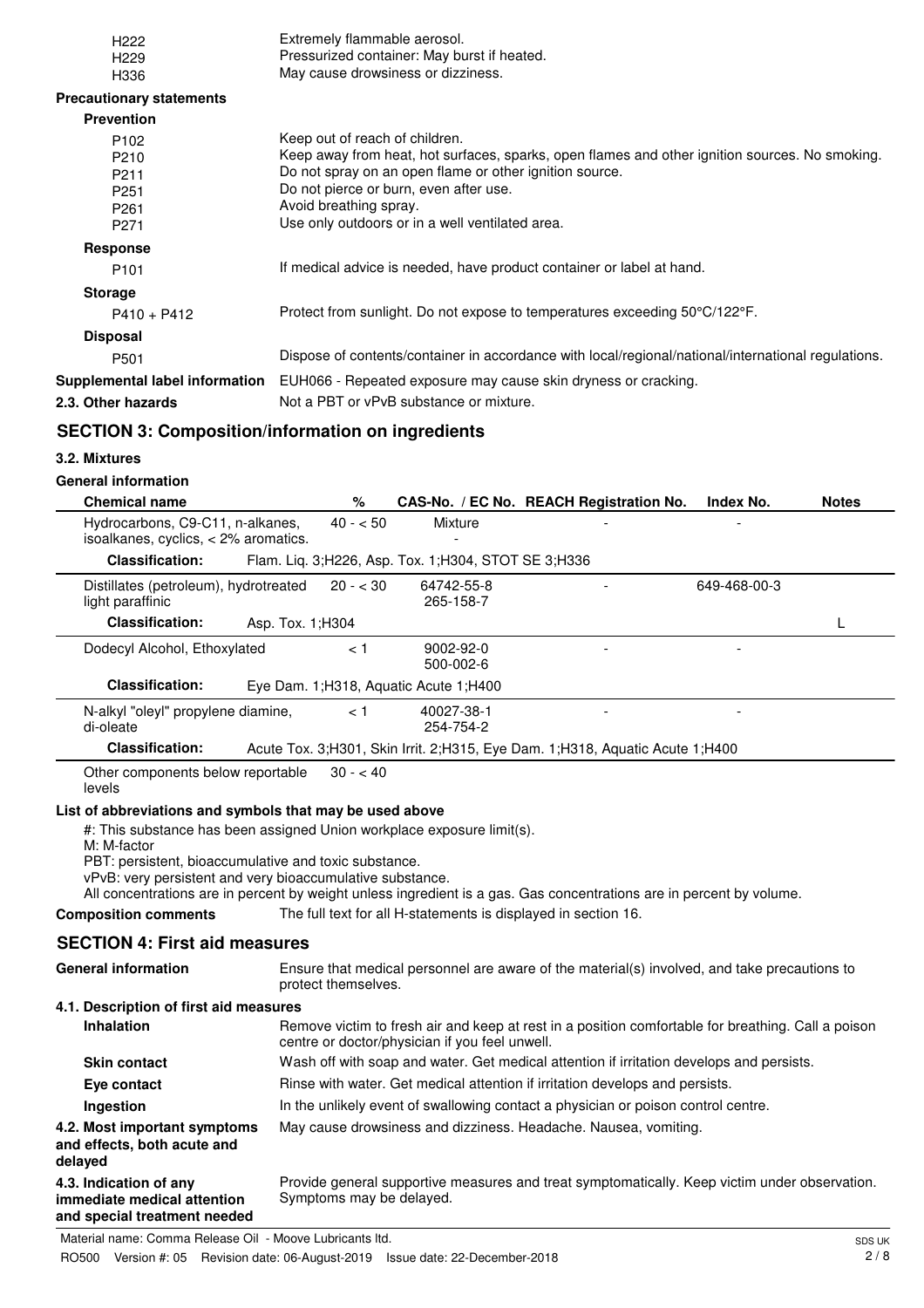## **SECTION 5: Firefighting measures**

| <b>General fire hazards</b>                                   | Extremely flammable aerosol.                                                                                                                                                                                                                                                      |
|---------------------------------------------------------------|-----------------------------------------------------------------------------------------------------------------------------------------------------------------------------------------------------------------------------------------------------------------------------------|
| 5.1. Extinguishing media<br>Suitable extinguishing<br>media   | Powder. Carbon dioxide (CO2).                                                                                                                                                                                                                                                     |
| Unsuitable extinguishing<br>media                             | Do not use water jet as an extinguisher, as this will spread the fire.                                                                                                                                                                                                            |
| 5.2. Special hazards arising<br>from the substance or mixture | Contents under pressure. Pressurised container may explode when exposed to heat or flame.<br>During fire, gases hazardous to health may be formed.                                                                                                                                |
| 5.3. Advice for firefighters                                  |                                                                                                                                                                                                                                                                                   |
| <b>Special protective</b><br>equipment for firefighters       | Firefighters must use standard protective equipment including flame retardant coat, helmet with<br>face shield, gloves, rubber boots, and in enclosed spaces, SCBA.                                                                                                               |
| <b>Special fire fighting</b><br>procedures                    | Move containers from fire area if you can do so without risk. Containers should be cooled with<br>water to prevent vapour pressure build up. For massive fire in cargo area, use unmanned hose<br>holder or monitor nozzles, if possible. If not, withdraw and let fire burn out. |
| <b>Specific methods</b>                                       | Use standard firefighting procedures and consider the hazards of other involved materials. Move<br>containers from fire area if you can do so without risk. In the event of fire and/or explosion do not<br>breathe fumes.                                                        |

## **SECTION 6: Accidental release measures**

#### **6.1. Personal precautions, protective equipment and emergency procedures**

| For non-emergency<br>personnel                               | Keep unnecessary personnel away. Keep people away from and upwind of spill/leak. Wear<br>appropriate protective equipment and clothing during clean-up. Avoid breathing mist/vapours. Do<br>not touch damaged containers or spilled material unless wearing appropriate protective clothing.<br>Ventilate closed spaces before entering them. Local authorities should be advised if significant<br>spillages cannot be contained. For personal protection, see section 8 of the SDS. |
|--------------------------------------------------------------|---------------------------------------------------------------------------------------------------------------------------------------------------------------------------------------------------------------------------------------------------------------------------------------------------------------------------------------------------------------------------------------------------------------------------------------------------------------------------------------|
| For emergency responders                                     | Keep unnecessary personnel away. Use personal protection recommended in Section 8 of the<br>SDS.                                                                                                                                                                                                                                                                                                                                                                                      |
| 6.2. Environmental precautions                               | Avoid discharge into drains, water courses or onto the ground.                                                                                                                                                                                                                                                                                                                                                                                                                        |
| 6.3. Methods and material for<br>containment and cleaning up | Refer to attached safety data sheets and/or instructions for use. Stop leak if you can do so without<br>risk. Move the cylinder to a safe and open area if the leak is irreparable. Eliminate all ignition<br>sources (no smoking, flares, sparks, or flames in immediate area). Keep combustibles (wood,<br>paper, oil etc) away from spilled material. Absorb in vermiculite, dry sand or earth and place into<br>containers. Following product recovery, flush area with water.    |
|                                                              | Small Spills: Wipe up with absorbent material (e.g. cloth, fleece). Clean surface thoroughly to<br>remove residual contamination.                                                                                                                                                                                                                                                                                                                                                     |
| 6.4. Reference to other<br>sections                          | For personal protection, see section 8 of the SDS. For waste disposal, see section 13 of the SDS.                                                                                                                                                                                                                                                                                                                                                                                     |

## **SECTION 7: Handling and storage**

| 7.1. Precautions for safe<br>handling              | Pressurised container: Do not pierce or burn, even after use. Do not use if spray button is missing<br>or defective. Do not spray on a naked flame or any other incandescent material Do not smoke<br>while using or until sprayed surface is thoroughly dry. Do not cut, weld, solder, drill, grind, or<br>expose containers to heat, flame, sparks, or other sources of ignition. All equipment used when<br>handling the product must be grounded. Do not re-use empty containers. Avoid breathing<br>mist/vapours. Avoid prolonged exposure. Use only in well-ventilated areas. Wear appropriate<br>personal protective equipment. Observe good industrial hygiene practices. |  |
|----------------------------------------------------|-----------------------------------------------------------------------------------------------------------------------------------------------------------------------------------------------------------------------------------------------------------------------------------------------------------------------------------------------------------------------------------------------------------------------------------------------------------------------------------------------------------------------------------------------------------------------------------------------------------------------------------------------------------------------------------|--|
| 7.2. Conditions for safe<br>storage, including any | Level 1 Aerosol.                                                                                                                                                                                                                                                                                                                                                                                                                                                                                                                                                                                                                                                                  |  |
| incompatibilities                                  | Store locked up. Pressurized container. Protect from sunlight and do not expose to temperatures<br>exceeding 50°C. Do not puncture, incinerate or crush. Do not handle or store near an open flame,<br>heat or other sources of ignition. This material can accumulate static charge which may cause<br>spark and become an ignition source. Store in tightly closed container. Store away from<br>incompatible materials (see Section 10 of the SDS).                                                                                                                                                                                                                            |  |
| 7.3. Specific end use(s)                           | Service spray                                                                                                                                                                                                                                                                                                                                                                                                                                                                                                                                                                                                                                                                     |  |

#### **SECTION 8: Exposure controls/personal protection**

#### **8.1. Control parameters**

| Occupational exposure limits |                                           |                 |  |
|------------------------------|-------------------------------------------|-----------------|--|
|                              | UK. EH40 Workplace Exposure Limits (WELs) |                 |  |
| <b>Components</b>            | Tvpe                                      | Value           |  |
| BUTANE (CAS 106-97-8)        | STEL                                      | $1810$ mg/m $3$ |  |
|                              |                                           | 750 ppm         |  |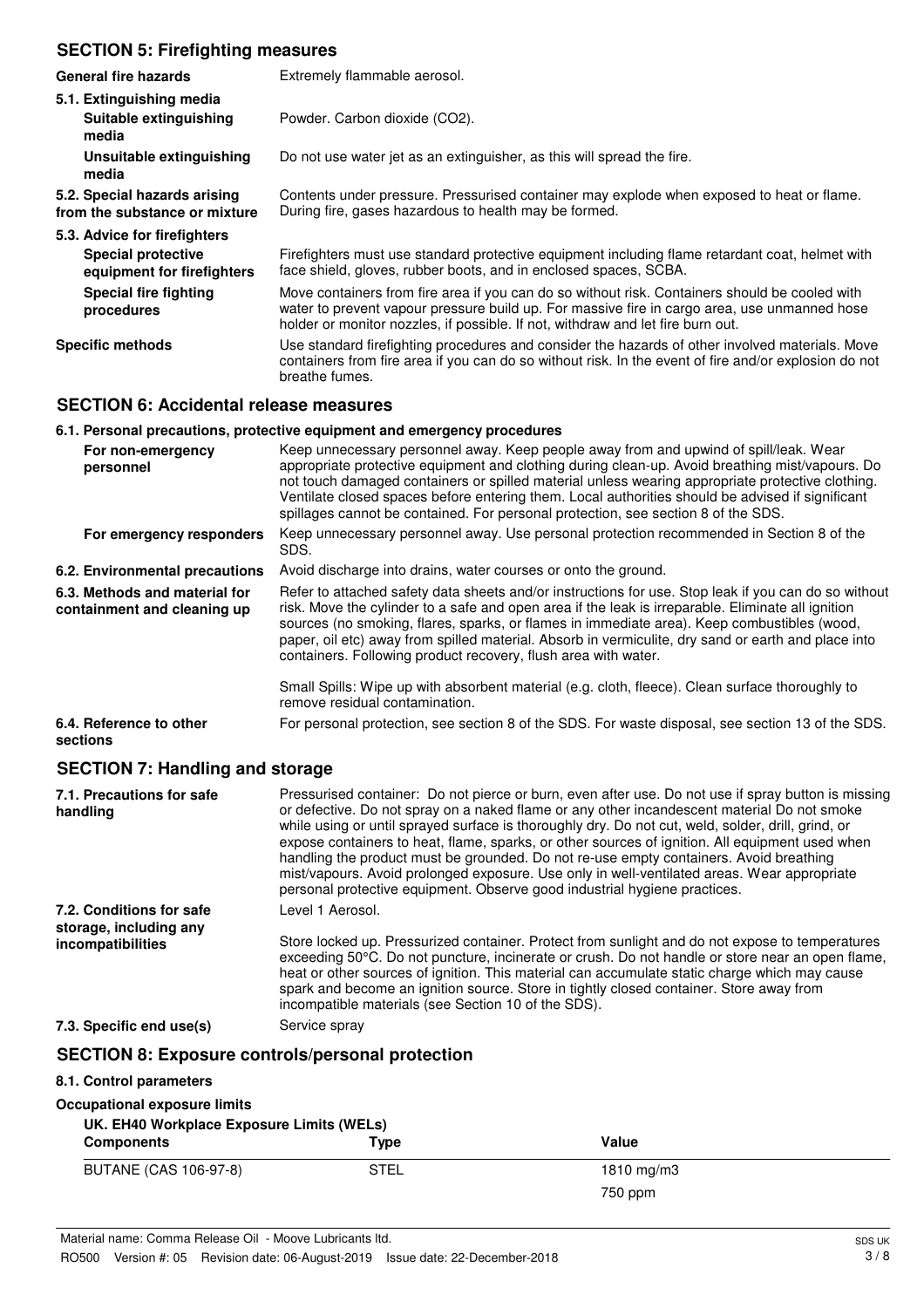| UK. EH40 Workplace Exposure Limits (WELs) |     |
|-------------------------------------------|-----|
| Components                                | Tyn |

| <b>Components</b>                                                                                                                                                                                                                                                                                                                                                                                               | <b>Type</b>                                                                                                                                                                                                                                                                                                                                                        | Value                                                                                                                                                                                          |
|-----------------------------------------------------------------------------------------------------------------------------------------------------------------------------------------------------------------------------------------------------------------------------------------------------------------------------------------------------------------------------------------------------------------|--------------------------------------------------------------------------------------------------------------------------------------------------------------------------------------------------------------------------------------------------------------------------------------------------------------------------------------------------------------------|------------------------------------------------------------------------------------------------------------------------------------------------------------------------------------------------|
|                                                                                                                                                                                                                                                                                                                                                                                                                 | <b>TWA</b>                                                                                                                                                                                                                                                                                                                                                         | 1450 mg/m3                                                                                                                                                                                     |
|                                                                                                                                                                                                                                                                                                                                                                                                                 |                                                                                                                                                                                                                                                                                                                                                                    | 600 ppm                                                                                                                                                                                        |
| <b>Biological limit values</b>                                                                                                                                                                                                                                                                                                                                                                                  | No biological exposure limits noted for the ingredient(s).                                                                                                                                                                                                                                                                                                         |                                                                                                                                                                                                |
| <b>Recommended monitoring</b><br>procedures                                                                                                                                                                                                                                                                                                                                                                     | Follow standard monitoring procedures.                                                                                                                                                                                                                                                                                                                             |                                                                                                                                                                                                |
| Derived no effect levels<br>(DNELs)                                                                                                                                                                                                                                                                                                                                                                             | Not available.                                                                                                                                                                                                                                                                                                                                                     |                                                                                                                                                                                                |
| <b>Predicted no effect</b><br>concentrations (PNECs)                                                                                                                                                                                                                                                                                                                                                            | Not available.                                                                                                                                                                                                                                                                                                                                                     |                                                                                                                                                                                                |
| 8.2. Exposure controls                                                                                                                                                                                                                                                                                                                                                                                          |                                                                                                                                                                                                                                                                                                                                                                    |                                                                                                                                                                                                |
| Appropriate engineering<br>controls                                                                                                                                                                                                                                                                                                                                                                             | Good general ventilation should be used. Ventilation rates should be matched to conditions. If<br>applicable, use process enclosures, local exhaust ventilation, or other engineering controls to<br>maintain airborne levels below recommended exposure limits. If exposure limits have not been<br>established, maintain airborne levels to an acceptable level. |                                                                                                                                                                                                |
|                                                                                                                                                                                                                                                                                                                                                                                                                 | Individual protection measures, such as personal protective equipment                                                                                                                                                                                                                                                                                              |                                                                                                                                                                                                |
| <b>General information</b>                                                                                                                                                                                                                                                                                                                                                                                      | equipment.                                                                                                                                                                                                                                                                                                                                                         | Use personal protective equipment as required. Personal protection equipment should be chosen<br>according to the CEN standards and in discussion with the supplier of the personal protective |
| Eye/face protection                                                                                                                                                                                                                                                                                                                                                                                             | Chemical respirator with organic vapour cartridge and full facepiece.                                                                                                                                                                                                                                                                                              |                                                                                                                                                                                                |
| <b>Skin protection</b>                                                                                                                                                                                                                                                                                                                                                                                          |                                                                                                                                                                                                                                                                                                                                                                    |                                                                                                                                                                                                |
| - Hand protection                                                                                                                                                                                                                                                                                                                                                                                               | Wear appropriate chemical resistant gloves.                                                                                                                                                                                                                                                                                                                        |                                                                                                                                                                                                |
| - Other                                                                                                                                                                                                                                                                                                                                                                                                         | Wear suitable protective clothing.                                                                                                                                                                                                                                                                                                                                 |                                                                                                                                                                                                |
| <b>Respiratory protection</b>                                                                                                                                                                                                                                                                                                                                                                                   | Chemical respirator with organic vapour cartridge and full facepiece.                                                                                                                                                                                                                                                                                              |                                                                                                                                                                                                |
| <b>Thermal hazards</b>                                                                                                                                                                                                                                                                                                                                                                                          | Wear appropriate thermal protective clothing, when necessary.                                                                                                                                                                                                                                                                                                      |                                                                                                                                                                                                |
| <b>Hygiene measures</b>                                                                                                                                                                                                                                                                                                                                                                                         | clothing and protective equipment to remove contaminants.                                                                                                                                                                                                                                                                                                          | When using do not smoke. Always observe good personal hygiene measures, such as washing<br>after handling the material and before eating, drinking, and/or smoking. Routinely wash work        |
| Good general ventilation should be used. Ventilation rates should be matched to conditions. If<br><b>Environmental exposure</b><br>applicable, use process enclosures, local exhaust ventilation, or other engineering controls to<br>controls<br>maintain airborne levels below recommended exposure limits. If exposure limits have not been<br>established, maintain airborne levels to an acceptable level. |                                                                                                                                                                                                                                                                                                                                                                    |                                                                                                                                                                                                |

## **SECTION 9: Physical and chemical properties**

## **9.1. Information on basic physical and chemical properties**

| <b>Appearance</b>                            |                    |  |
|----------------------------------------------|--------------------|--|
| <b>Physical state</b>                        | Liquid.            |  |
| Form                                         | Aerosol            |  |
| Colour                                       | Black              |  |
| Odour                                        | Characteristic.    |  |
| <b>Odour threshold</b>                       | Not available.     |  |
| рH                                           | Not available.     |  |
| Melting point/freezing point                 | Not available.     |  |
| Initial boiling point and boiling<br>range   | Not available.     |  |
| <b>Flash point</b>                           | < 0 °C (< 32.0 °F) |  |
| <b>Evaporation rate</b>                      | Not available.     |  |
| Flammability (solid, gas)                    | Not applicable.    |  |
| Upper/lower flammability or explosive limits |                    |  |
| <b>Flammability limit - lower</b><br>(%)     | $0.8\%$            |  |
| <b>Flammability limit - upper</b><br>(%)     | 9%                 |  |
| Vapour pressure                              | Not available.     |  |
| <b>Vapour density</b>                        | Not available.     |  |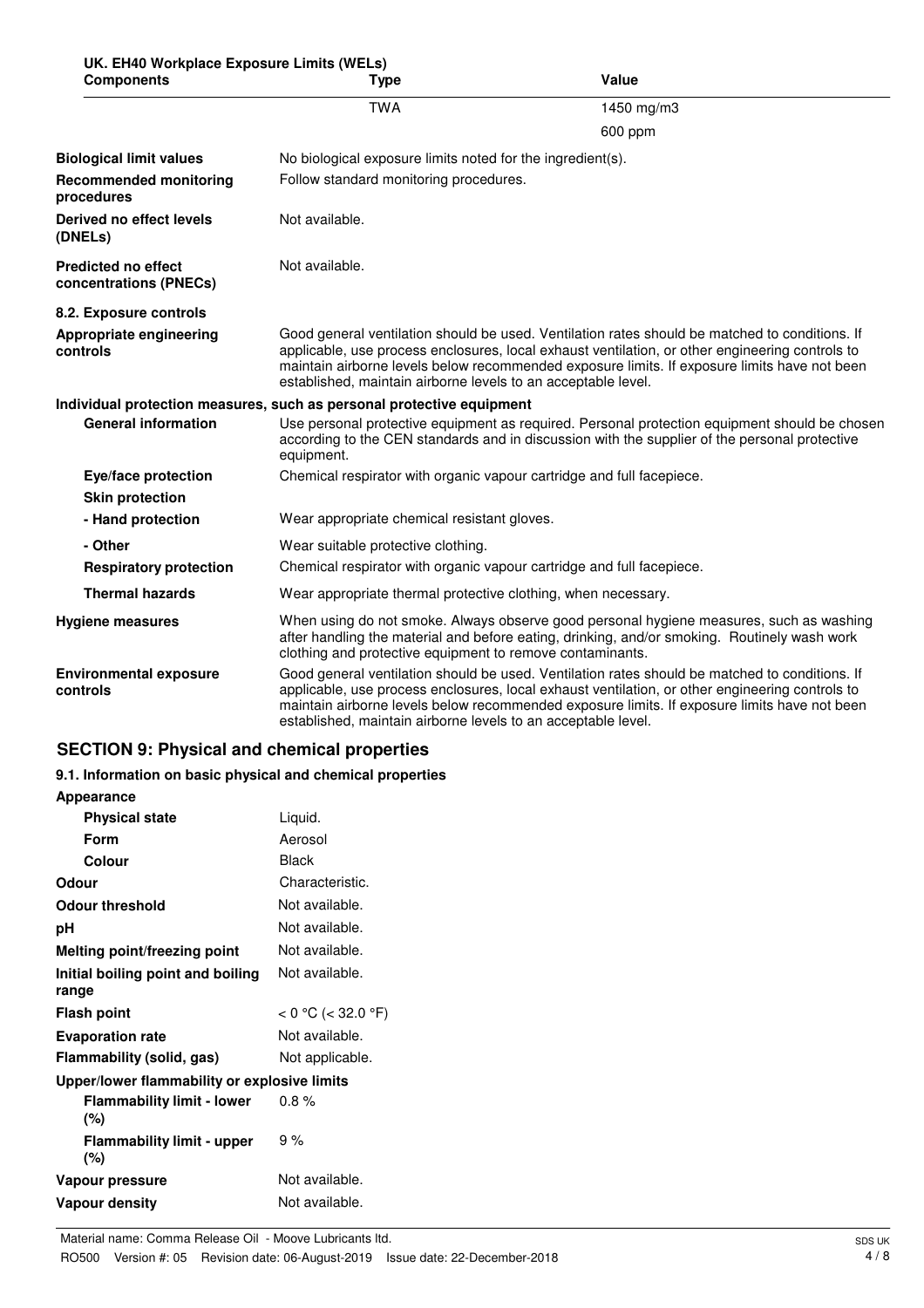| 0.71                                          |
|-----------------------------------------------|
| 20 °C (68 °F)                                 |
|                                               |
| Not available.                                |
| Not available.                                |
| Not available.                                |
| Not available.                                |
| Not available.                                |
| Not explosive.                                |
| Not oxidising.                                |
| No relevant additional information available. |
|                                               |

## **SECTION 10: Stability and reactivity**

| 10.1. Reactivity                            | The product is stable and non-reactive under normal conditions of use, storage and transport. |
|---------------------------------------------|-----------------------------------------------------------------------------------------------|
| 10.2. Chemical stability                    | Material is stable under normal conditions.                                                   |
| 10.3. Possibility of hazardous<br>reactions | No dangerous reaction known under conditions of normal use.                                   |
| 10.4. Conditions to avoid                   | Avoid temperatures exceeding the flash point. Contact with incompatible materials.            |
| 10.5. Incompatible materials                | Strong oxidising agents. Chlorine. Fluorine. Nitrates.                                        |
| 10.6. Hazardous<br>decomposition products   | No hazardous decomposition products are known.                                                |

## **SECTION 11: Toxicological information**

| <b>General information</b>               | Occupational exposure to the substance or mixture may cause adverse effects.                                           |
|------------------------------------------|------------------------------------------------------------------------------------------------------------------------|
| Information on likely routes of exposure |                                                                                                                        |
| <b>Inhalation</b>                        | May cause drowsiness and dizziness. Headache. Nausea, vomiting. Prolonged inhalation may be<br>harmful.                |
| <b>Skin contact</b>                      | No adverse effects due to skin contact are expected.                                                                   |
| Eye contact                              | Direct contact with eyes may cause temporary irritation.                                                               |
| Ingestion                                | May cause discomfort if swallowed. However, ingestion is not likely to be a primary route of<br>occupational exposure. |
| <b>Symptoms</b>                          | May cause drowsiness and dizziness. Headache. Nausea, vomiting.                                                        |

### **11.1. Information on toxicological effects**

## **Acute toxicity**

| <b>Components</b>                                          | <b>Species</b>                                                                                                      | <b>Test Results</b>   |
|------------------------------------------------------------|---------------------------------------------------------------------------------------------------------------------|-----------------------|
|                                                            | Distillates (petroleum), hydrotreated light paraffinic (CAS 64742-55-8)                                             |                       |
| <u>Acute</u>                                               |                                                                                                                     |                       |
| <b>Dermal</b>                                              |                                                                                                                     |                       |
| LD50                                                       | Rabbit                                                                                                              | $>$ 2000 mg/kg        |
| Oral                                                       |                                                                                                                     |                       |
| LD50                                                       | Rat                                                                                                                 | > 2000 mg/kg          |
| Dodecyl Alcohol, Ethoxylated (CAS 9002-92-0)               |                                                                                                                     |                       |
| Acute                                                      |                                                                                                                     |                       |
| <b>Dermal</b>                                              |                                                                                                                     |                       |
| LD50                                                       | Rat                                                                                                                 | > 2000 mg/kg, 14 Days |
| <b>Skin corrosion/irritation</b>                           | Due to partial or complete lack of data the classification is not possible.                                         |                       |
| Serious eye damage/eye<br>irritation                       | Due to partial or complete lack of data the classification is not possible.                                         |                       |
| <b>Respiratory sensitisation</b>                           | Due to partial or complete lack of data the classification is not possible.                                         |                       |
| <b>Skin sensitisation</b>                                  | Due to partial or complete lack of data the classification is not possible.                                         |                       |
| Germ cell mutagenicity                                     | No data available to indicate product or any components present at greater than 0.1% are<br>mutagenic or genotoxic. |                       |
| Carcinogenicity                                            | Not available.                                                                                                      |                       |
| <b>Reproductive toxicity</b>                               | Due to partial or complete lack of data the classification is not possible.                                         |                       |
| <b>Specific target organ toxicity -</b><br>single exposure | May cause drowsiness and dizziness.                                                                                 |                       |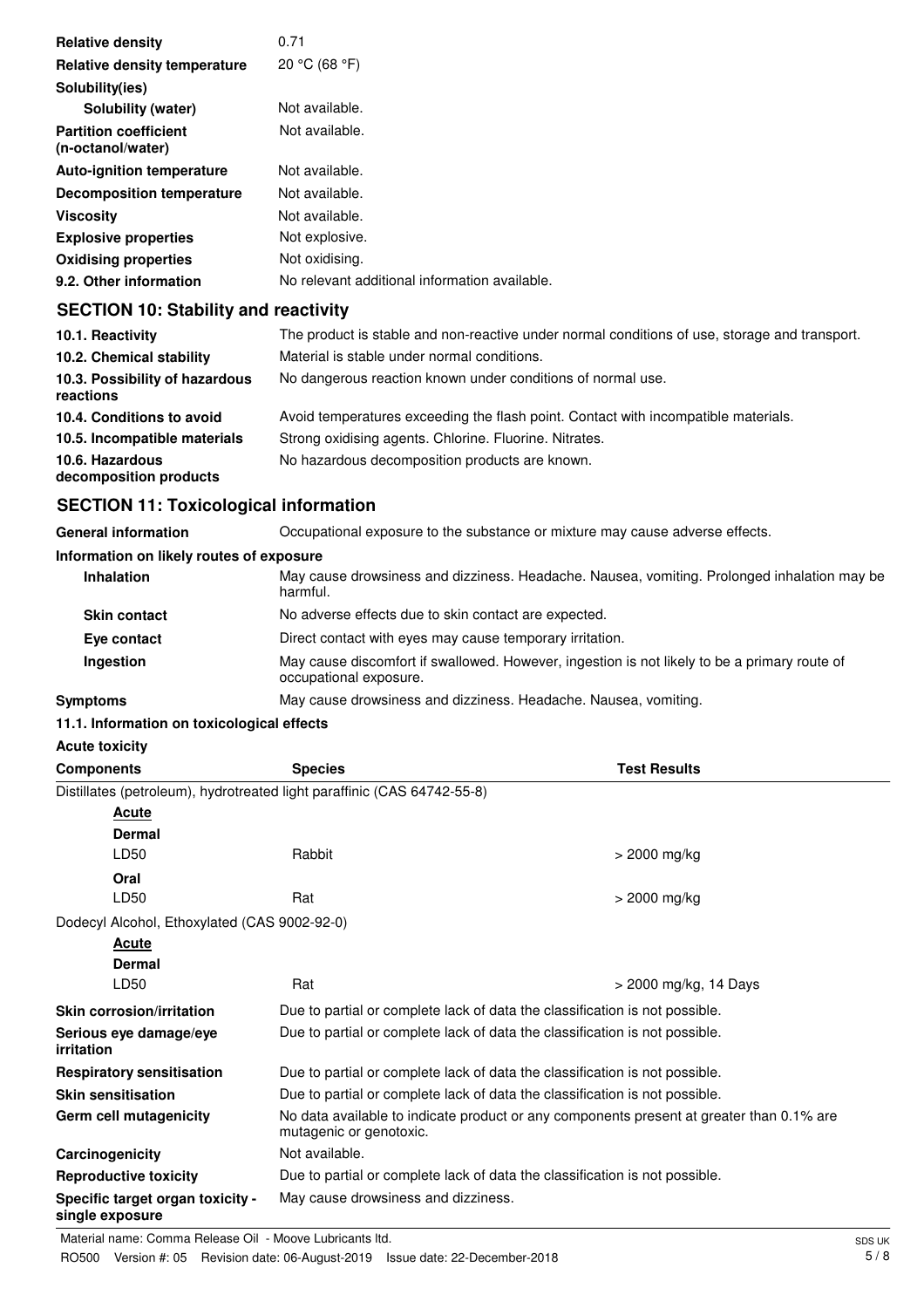| Specific target organ toxicity -<br>repeated exposure |             | Due to partial or complete lack of data the classification is not possible.                                                                                                                |                              |  |
|-------------------------------------------------------|-------------|--------------------------------------------------------------------------------------------------------------------------------------------------------------------------------------------|------------------------------|--|
| <b>Aspiration hazard</b>                              |             | Due to partial or complete lack of data the classification is not possible.                                                                                                                |                              |  |
| <b>Mixture versus substance</b><br>information        |             | No information available.                                                                                                                                                                  |                              |  |
| <b>Other information</b>                              |             | Not available.                                                                                                                                                                             |                              |  |
| <b>SECTION 12: Ecological information</b>             |             |                                                                                                                                                                                            |                              |  |
| 12.1. Toxicity                                        |             | Based on available data, the classification criteria are not met for hazardous to the aquatic<br>environment, acute hazard.                                                                |                              |  |
| <b>Product</b>                                        |             | <b>Species</b>                                                                                                                                                                             | <b>Test Results</b>          |  |
| Comma Release Oil                                     |             |                                                                                                                                                                                            |                              |  |
| <b>Aquatic</b>                                        |             |                                                                                                                                                                                            |                              |  |
| Fish                                                  | <b>LC50</b> | Fish                                                                                                                                                                                       | 290 mg/l, 96 hours estimated |  |
| <b>Components</b>                                     |             | <b>Species</b>                                                                                                                                                                             | <b>Test Results</b>          |  |
| Dodecyl Alcohol, Ethoxylated (CAS 9002-92-0)          |             |                                                                                                                                                                                            |                              |  |
| <b>Aquatic</b>                                        |             |                                                                                                                                                                                            |                              |  |
| Fish                                                  | <b>LC50</b> | Carp (Cyprinus carpio)                                                                                                                                                                     | 1.4 mg/l, 96 hours           |  |
| 12.2. Persistence and<br>degradability                |             | No data is available on the degradability of any ingredients in the mixture.                                                                                                               |                              |  |
| 12.3. Bioaccumulative potential                       |             |                                                                                                                                                                                            |                              |  |
| <b>Bioconcentration factor (BCF)</b>                  |             | Not available.                                                                                                                                                                             |                              |  |
| 12.4. Mobility in soil                                |             | No data available.                                                                                                                                                                         |                              |  |
| 12.5. Results of PBT and vPvB<br>assessment           |             | Not a PBT or vPvB substance or mixture.                                                                                                                                                    |                              |  |
| 12.6. Other adverse effects                           |             | No other adverse environmental effects (e.g. ozone depletion, photochemical ozone creation<br>potential, endocrine disruption, global warming potential) are expected from this component. |                              |  |
| <b>SECTION 13: Disposal considerations</b>            |             |                                                                                                                                                                                            |                              |  |
|                                                       |             |                                                                                                                                                                                            |                              |  |

## **13.1. Waste treatment methods**

| <b>Residual waste</b>         | Dispose of in accordance with local regulations. Empty containers or liners may retain some<br>product residues. This material and its container must be disposed of in a safe manner (see:<br>Disposal instructions).                                        |
|-------------------------------|---------------------------------------------------------------------------------------------------------------------------------------------------------------------------------------------------------------------------------------------------------------|
| <b>Contaminated packaging</b> | Since emptied containers may retain product residue, follow label warnings even after container is<br>emptied. Empty containers should be taken to an approved waste handling site for recycling or<br>disposal. Do not re-use empty containers.              |
| EU waste code                 | The Waste code should be assigned in discussion between the user, the producer and the waste<br>disposal company.                                                                                                                                             |
| Disposal methods/information  | Collect and reclaim or dispose in sealed containers at licensed waste disposal site. Contents<br>under pressure. Do not puncture, incinerate or crush. Dispose of contents/container in accordance<br>with local/regional/national/international regulations. |
| <b>Special precautions</b>    | Dispose in accordance with all applicable regulations.                                                                                                                                                                                                        |

## **SECTION 14: Transport information**

| <b>ADR</b> |                                  |                                                                         |
|------------|----------------------------------|-------------------------------------------------------------------------|
|            | 14.1. UN number                  | UN1950                                                                  |
|            | 14.2. UN proper shipping         | <b>AEROSOLS</b>                                                         |
|            | name                             |                                                                         |
|            | 14.3. Transport hazard class(es) |                                                                         |
|            | <b>Class</b>                     | 2                                                                       |
|            | <b>Subsidiary risk</b>           |                                                                         |
|            | Label(s)                         | 2.1                                                                     |
|            | Hazard No. (ADR)                 |                                                                         |
|            | <b>Tunnel restriction code</b>   | Ð                                                                       |
|            | 14.4. Packing group              | Not available.                                                          |
|            | 14.5. Environmental hazards No.  |                                                                         |
|            | 14.6. Special precautions        | Read safety instructions, SDS and emergency procedures before handling. |
|            | for user                         |                                                                         |
| <b>RID</b> |                                  |                                                                         |
|            | 14.1. UN number                  | UN1950                                                                  |
|            | 14.2. UN proper shipping         | <b>AEROSOLS</b>                                                         |
|            | name                             |                                                                         |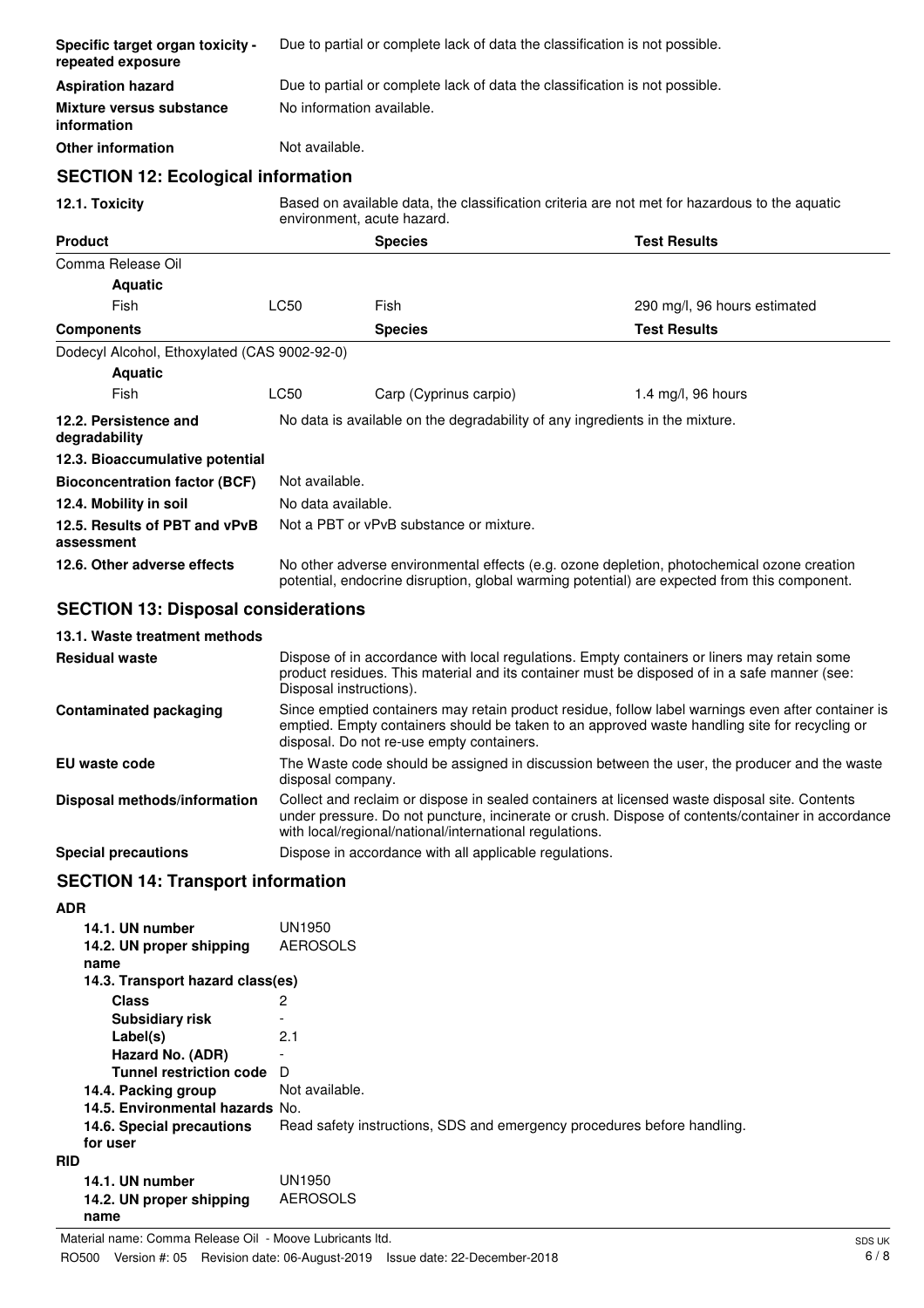**Class** 2 **14.3. Transport hazard class(es) Subsidiary risk** Fig. 2.1 **Label(s)** 2.1 **14.4. Packing group 14.5. Environmental hazards** No. **14.6. Special precautions** Read safety instructions, SDS and emergency procedures before handling. **for user ADN 14.1. UN number** UN1950 **14.2. UN proper shipping** AEROSOLS **name Class** 2.1 **14.3. Transport hazard class(es) Subsidiary risk Label(s)** 2.1 **14.4. Packing group** Not available. **14.5. Environmental hazards** No. **14.6. Special precautions** Read safety instructions, SDS and emergency procedures before handling. **for user IATA 14.1. UN number** UN1950 **14.2. UN proper shipping** Aerosols, flammable **name Class** 2.1 **14.3. Transport hazard class(es) Subsidiary risk 14.4. Packing group** Not available. **14.5. Environmental hazards** No. **ERG Code** 10L **14.6. Special precautions** Read safety instructions, SDS and emergency procedures before handling. **for user Passenger and cargo** Allowed with restrictions. **aircraft Other information Cargo aircraft only** Allowed with restrictions. **IMDG 14.1. UN number** UN1950 **14.2. UN proper shipping** AEROSOLS **name Class** 2 **14.3. Transport hazard class(es) Subsidiary risk 14.4. Packing group** Not available. **Marine pollutant** No. **14.5. Environmental hazards EmS** F-D, S-U **14.6. Special precautions** Read safety instructions, SDS and emergency procedures before handling. **for user 14.7. Transport in bulk** Not established. **according to Annex II of MARPOL 73/78 and the IBC Code ADN; ADR; IATA; IMDG; RID**